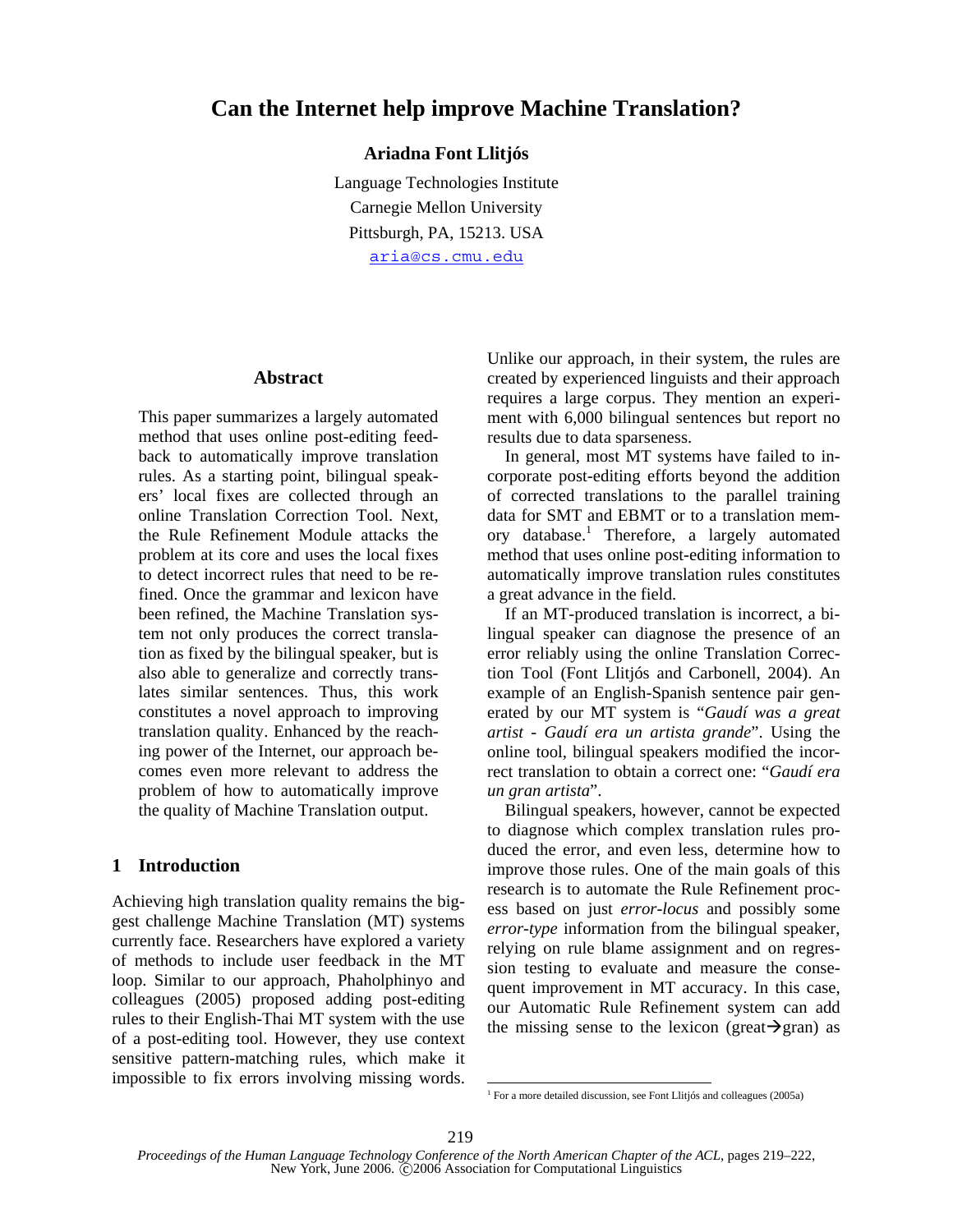well as the special case rule for Spanish prenominal adjectives to the grammar.

With this system in place, we envision a modified version of the Translation Correction Tool as a game with a purpose, available online through a major web portal. This would allow bilingual speakers to correct MT input and get rewards for making good corrections, and compare their scores and speed with other users. For the MT community this means having a free and easy way to get MT output feedback and potentially improve their systems based on such feedback. Furthermore, a fully interactive system would be a great opportunity to show users that their corrections have a visible impact on technology, since they would see the effects their corrections have on other sentences. Last but not least, this new method is also expected to be particularly useful in resource-poor scenarios, such as the ones the Avenue project is devoted to (Font Llitjós et al., 2005b), where statistical systems are not an option and where there might be no experts with knowledge of the resource-poor language (Figure 1).



Figure 1. Simplified Avenue Architecture

### **2 Online Elicitation of MT Errors**

The main challenge of the error elicitation part of this work is how to elicit minimal post-editing information from non-expert bilingual speakers. The Translation Correction Tool (TCTool) is a userfriendly online tool that allows users to add, delete and modify words and alignments, as well as to drag words around to change word order. A set of user studies was conducted to discover the right amount of error information that bilingual speakers can detect reliably when using the TCTool. These studies showed that simple error information can be elicited much more reliably (F1 0.89) than error

type information (F1 0.72) (Font Llitjós and Carbonell, 2004). Most importantly, it became apparent that for our Rule Refinement purposes, the list of correction action(s) with information about error and correction words is sufficient.

Building on the example introduced above, Figure 2 shows the initial state of the TCTool, once the user has decided that the translation produced by the MT system is not correct.



Figure 2. TCTool snapshot with initial translation pair

In this case, the bilingual speaker changed 'grande' to 'gran' and dragged 'gran(de)' in front of 'artista', effectively flipping the order of these two words. Figure 3 shows the state of the TCTool after the user corrections.



Figure 3. TCTool snapshot after user has corrected the translation

### **3 Extracting Error Information**

User correction actions are registered into a log file. The Automatic Rule Refinement (RR) module extracts all the relevant information from the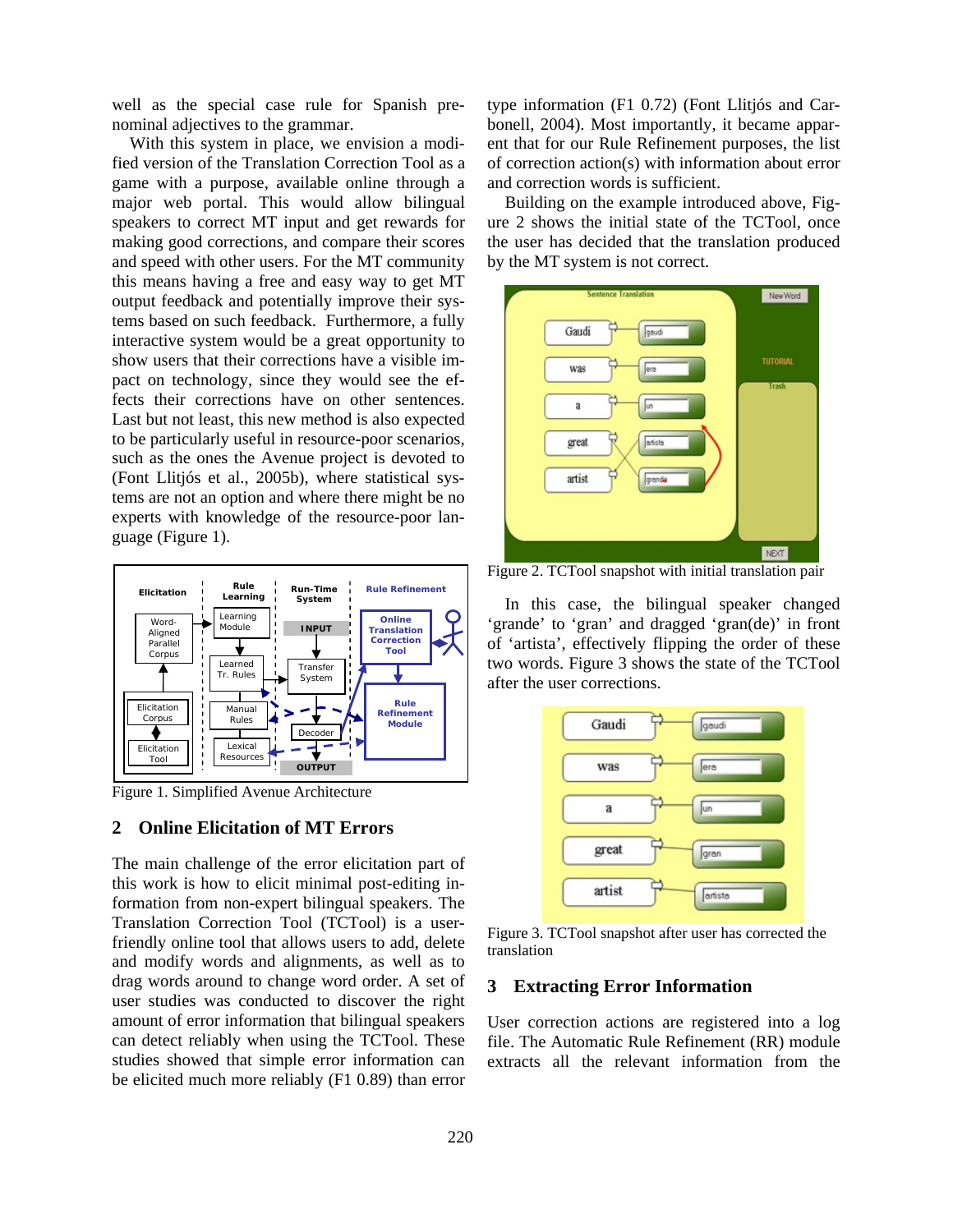TCTool log files and stores it into a Correction Instance. See Figure 4 for an example.

> **SL**: *Gaudí was a great artist*  **TL**: *Gaudí era un artista grande*  **AL**: ((1,1),(2,2),(3,3),(4,5),(5,4)) **Action 1**: edit (*grande*  $\rightarrow$  *gran*) Temp CTL: *Gaudi era un artista gran* **Action 2**: change word order (*gran artista*) **CTL:** *Gaudí era un gran artista* **AL**: ((1,1),(2,2),(3,3),(4,4),(5,5))

Figure 4. A Correction Instance stores the source language sentence (SL), the target language sentence (TL) and the initial alignments (AL), as well as all the correction actions done by the user. It also provides the corrected translation (CTL) and final alignments.

The Rule Refinement (RR) module processes one action at a time. So in this approach, the order in which users correct a sentence does have an impact on the order in which refinements apply.

# **4 Lexical Refinements**

After having stored all the relevant information from the log file, the Rule Refinement module starts processing the Correction Instance. In the example above, it first goes into the lexicon and, after double checking that there is no lexical entry for [great $\rightarrow$ gran], it proceeds to add one by duplicating the lexical entry for [great $\rightarrow$ grande]. Since these two lexical entries are identical at the feature level, the RR module postulates a new binary feature, say  $feat1<sup>2</sup>$ , which serves the purpose of distinguishing between two words that are otherwise identical (according to our lexicon):

```
ADJ::ADJ |: [great] -> [grande]
((X1::Y1)((x0 form) = great)((y0 agr num) = sg)((y0 \text{ agr gen}) = \text{masc})((y0 feat1) = -))ADJ::ADJ |: [great] -> [gran]
((X1::Y1)((x0 form) = great)((y0 agr num) = sg)((y0 \text{ agr gen}) = \text{masc})((y0 feat1) = +))
```
### **5 Rule Refinements**

Now the RR module moves on to process the next action in the Correction Instance and the first step is to look at the parse trace output by the MT system, so that the grammar rule responsible for the error can be identified:



At this point, the system extracts the relevant rule (NP,8) from the grammar, and has two options, either to make the required changes directly onto the original rule (REFINE) or to make a copy of the original rule and modify the copy (BIFUR-CATE). If the system has correctly applied the rule in the past (perhaps because users have evaluated the translation pair "*She saw a dangerous man – Ella vio un hombre peligroso*" as correct), then the RR module opts for the BIFURCATE operation. In this case, the RR module makes a copy of the original rule (NP,8) and then modifies the copy (NP,8') by flipping the order of the noun and adjective constituents, as indicated by the user. This rule needs to unify with 'gran' but not with 'grande', and so the RR module proceeds to add the constraint that the Spanish adjective (now  $y2$ ) needs to have the *feat1* with value +:

```
\{NP, 8\}NP::NP : [DET ADJ N] -> [DET ADJ N]
((X1::Y1) (X2::Y2) (X3::Y3)
((x0def) = (x1def))(x0 = x3)((y1 agr) = (y3 agr)); DET-N agreement
((y2 \text{ agr}) = (y3 \text{ agr})); ADJ-N agreement
(y2 = x3)((y2\textrm{feat1}) = c +))
```
These two refinements result in the MT system generating the desired translation, namely "*Gaudí era un gran artista*" and not the previous incorrect translation. But can the system also eliminate other incorrect translations automatically? In addition to generating the correct translation, we would also like the RR module to produce a refined grammar that is as tight as possible, given the data that is available. Since the system already has the information that "*un artista gran*" is not a correct se-

 $\frac{1}{2}$ A more mnemonic name for *feat1* would be *pre-nominal*.